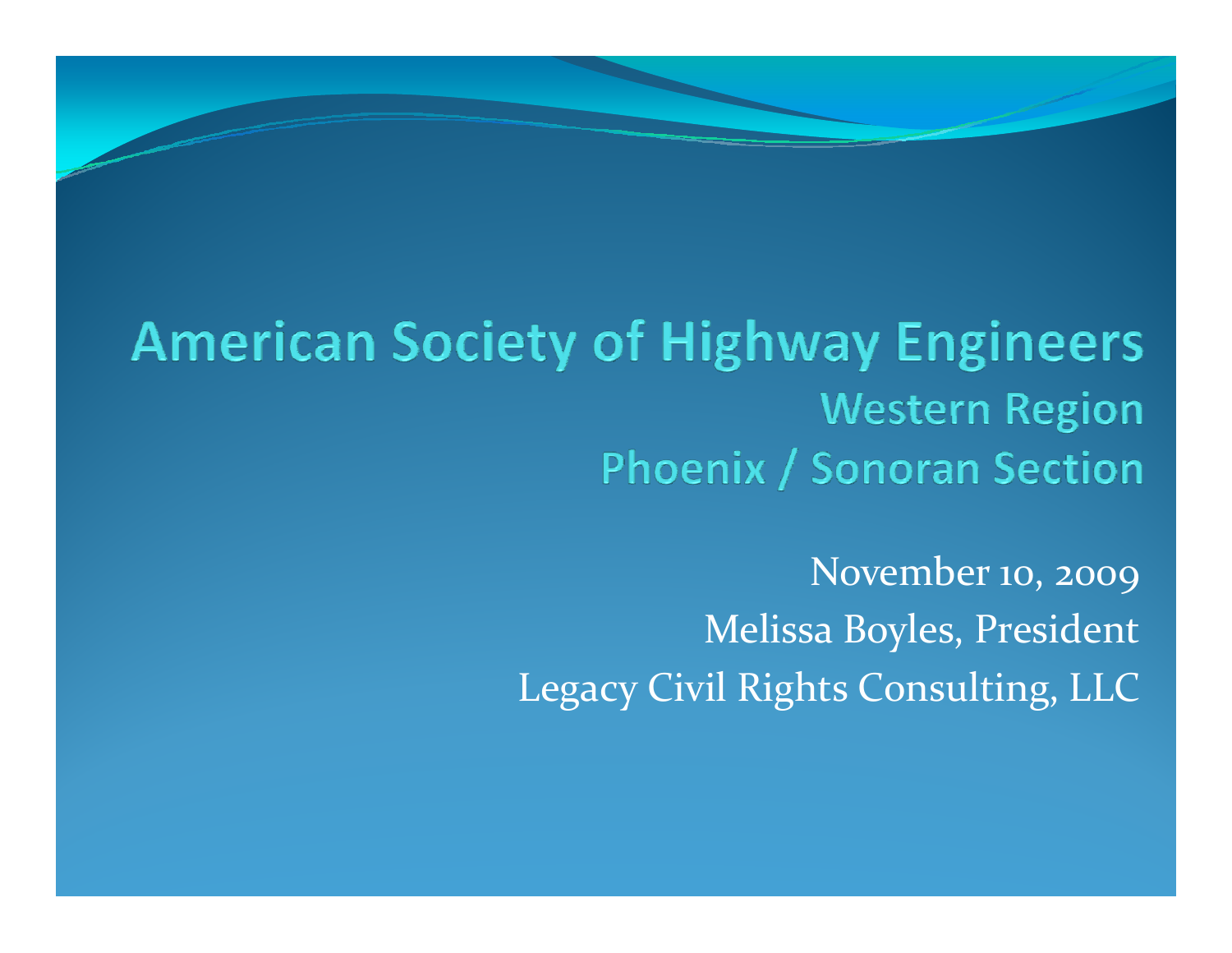# **Federal Funding**  $\mathbf{g}$ Working with the DBE Community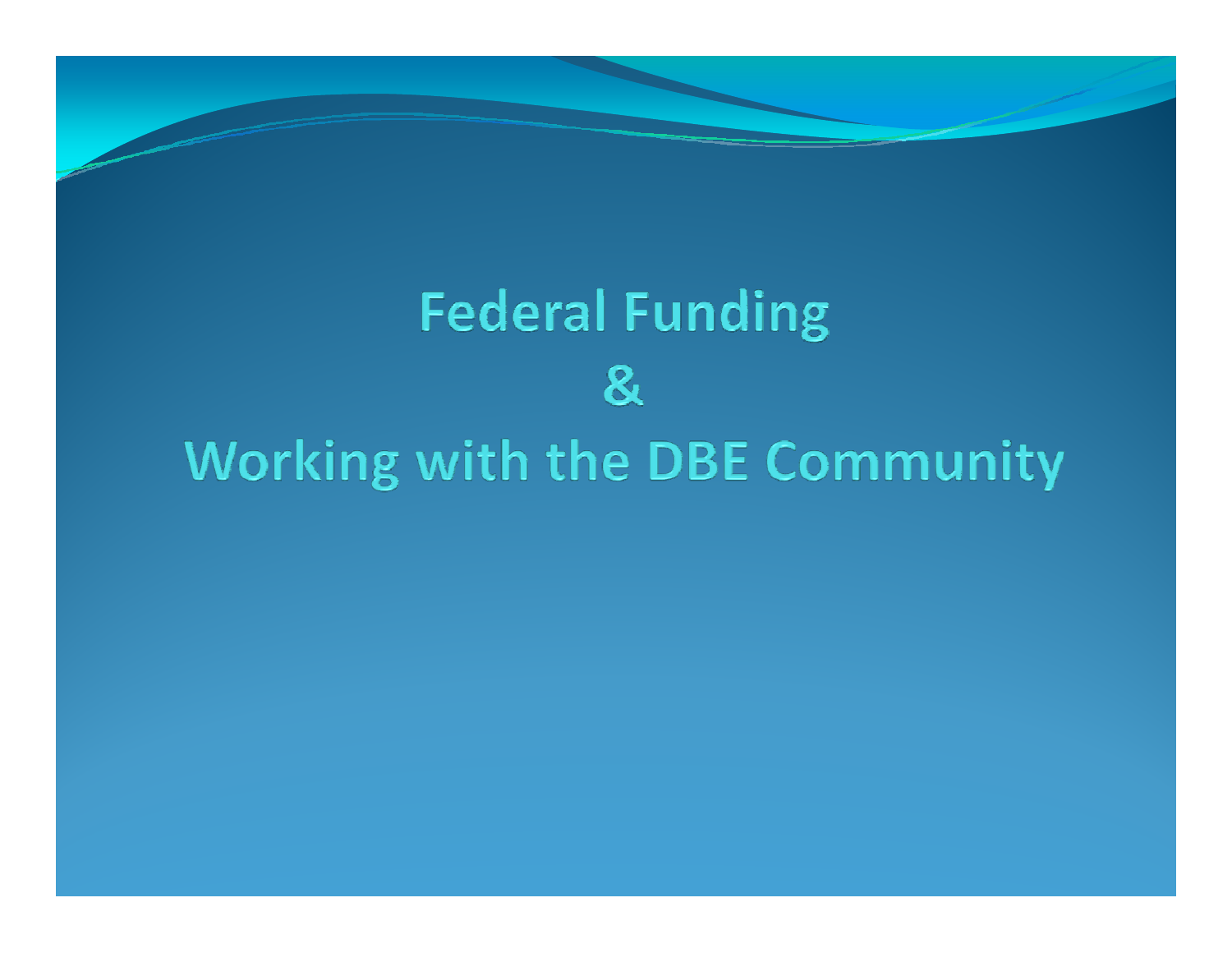# Current Climate

"… small businesses and entrepreneurs will play an important role in the economy's eventual recovery through their flexibility and their ability to create innovative solutions, new industries, and jobs."

> The Small Business Economy; Report to the President, 2009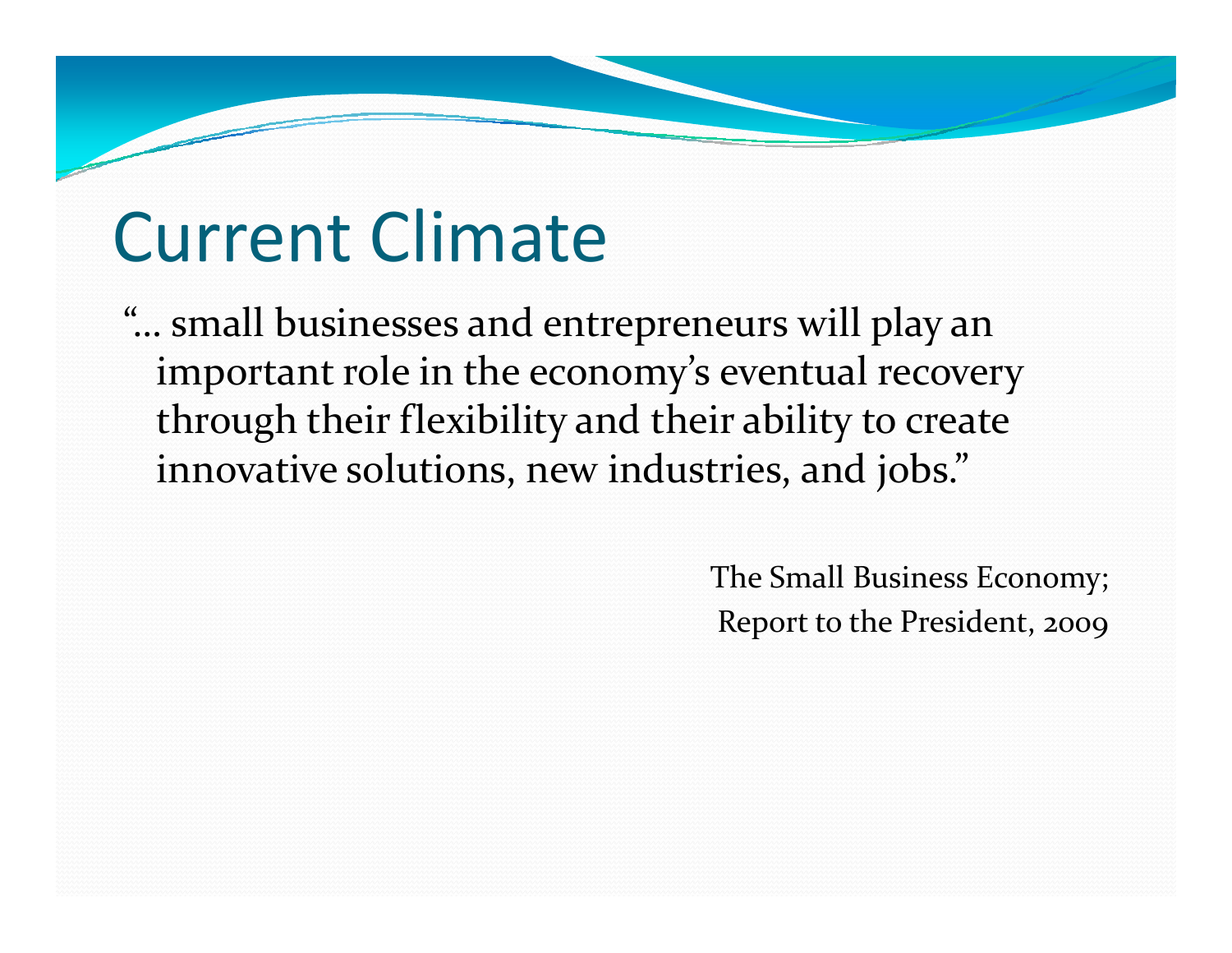# Current Climate

- **Investing in Small Business IS Investing in Economic** Recovery
- Since the 1990's small businesses have been responsible for the creation of between 60 – 80% of all new jobs
- Responsible for the production of between 80 95% of our Gross Domestic Product
- Small businesses recover from recessions more quickly
- Businesses with fewer than <sup>20</sup> employees, historically, are responsible for the majority of new job creation following <sup>a</sup> recession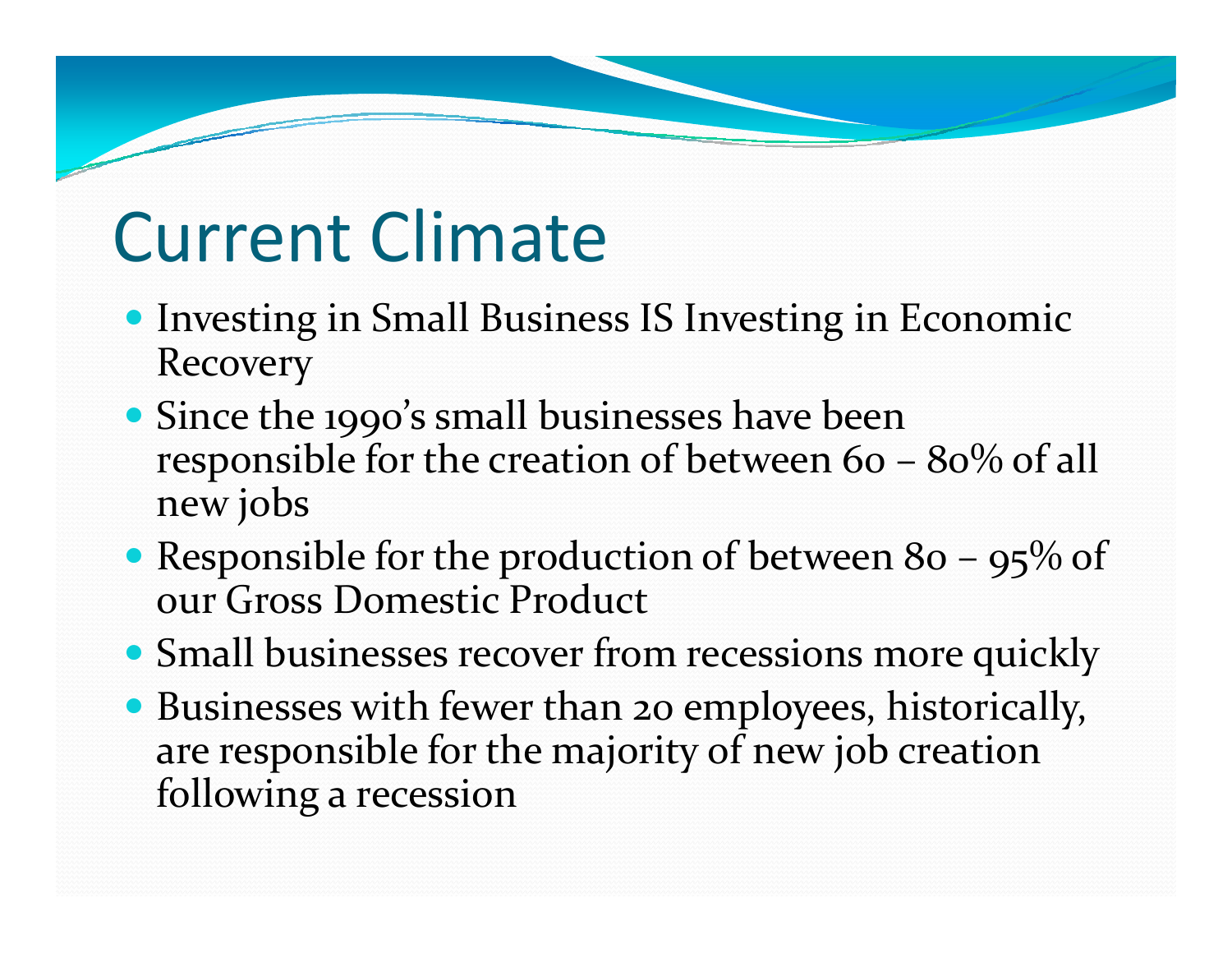# Stakeholders

- Arizona Department of Transportation
	- FHWA Recipient for the Arizona
- Small, women and minority owned firms (DBEs)
- Federal Contractors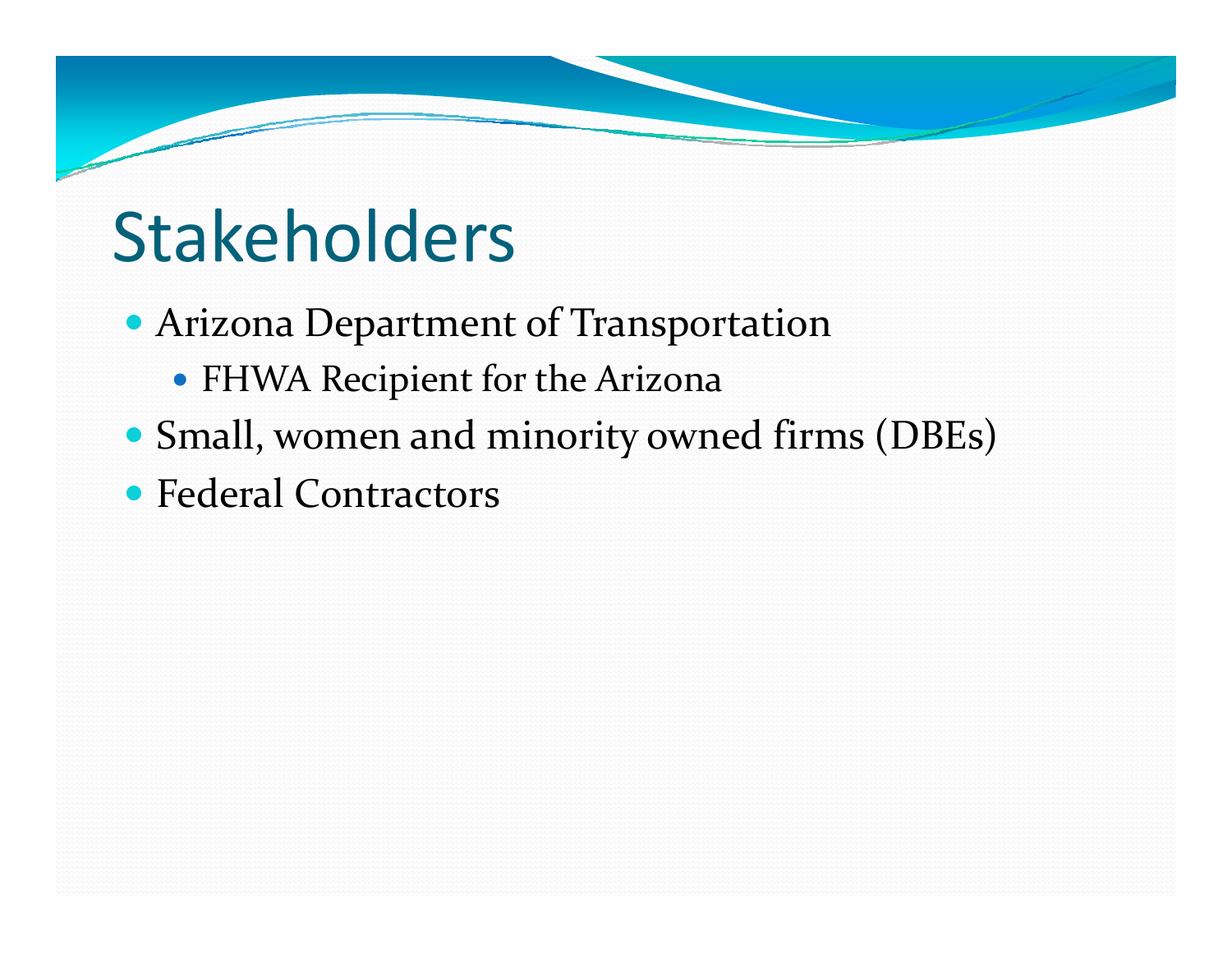#### Recent History – ADOT DBE Participation

- May 2005  $9^{th}$  Circuit Court of Appeals found race and gender‐based federal aide programs to be unconstitutional without "evidence of past discrimination."
- December 2005 FHWA issued guidance requiring all funding recipients to conduct Disparity Studies to suppor<sup>t</sup> current race and gender‐based programs.
- January 2006 ‐ ADOT suspended all race and gender‐ conscious requirements and instituted <sup>a</sup> wholly race and gender‐neutral program.
- July <sup>2007</sup> ‐ ADOT hired <sup>a</sup> third‐party consultant to conduct a state‐wide disparity study.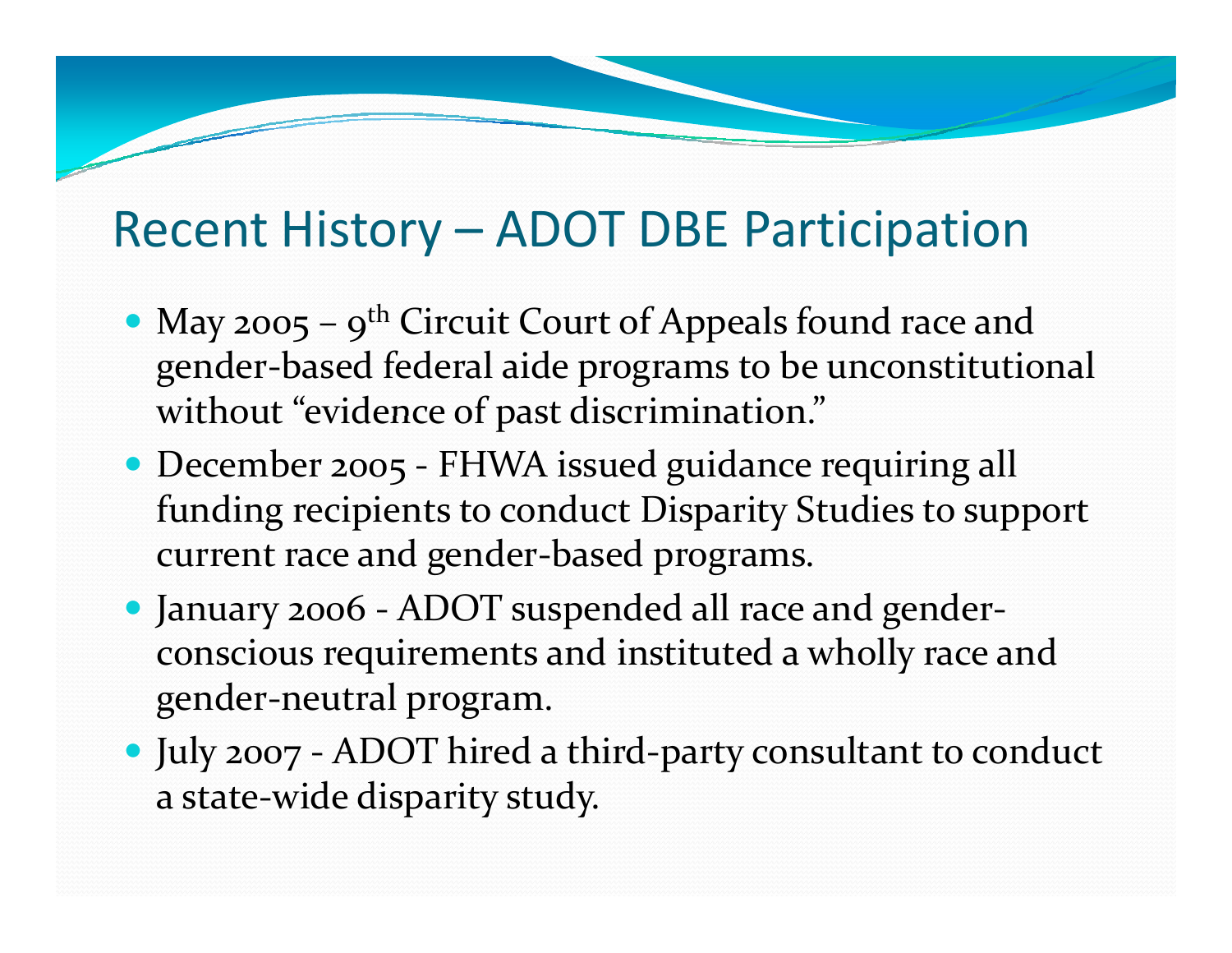#### Recent History – ADOT DBE Participation

- The study purpose was to determine whether minority-owned and disadvantaged business enterprises (DBEs) were underutilized in ADOT's transportation design and construction programs.
- Prior to January 2006, DBE participation averaged <sup>10</sup>  $15\%$  ( $20\%$ + on some projects)
- The current average is less than  $3\%$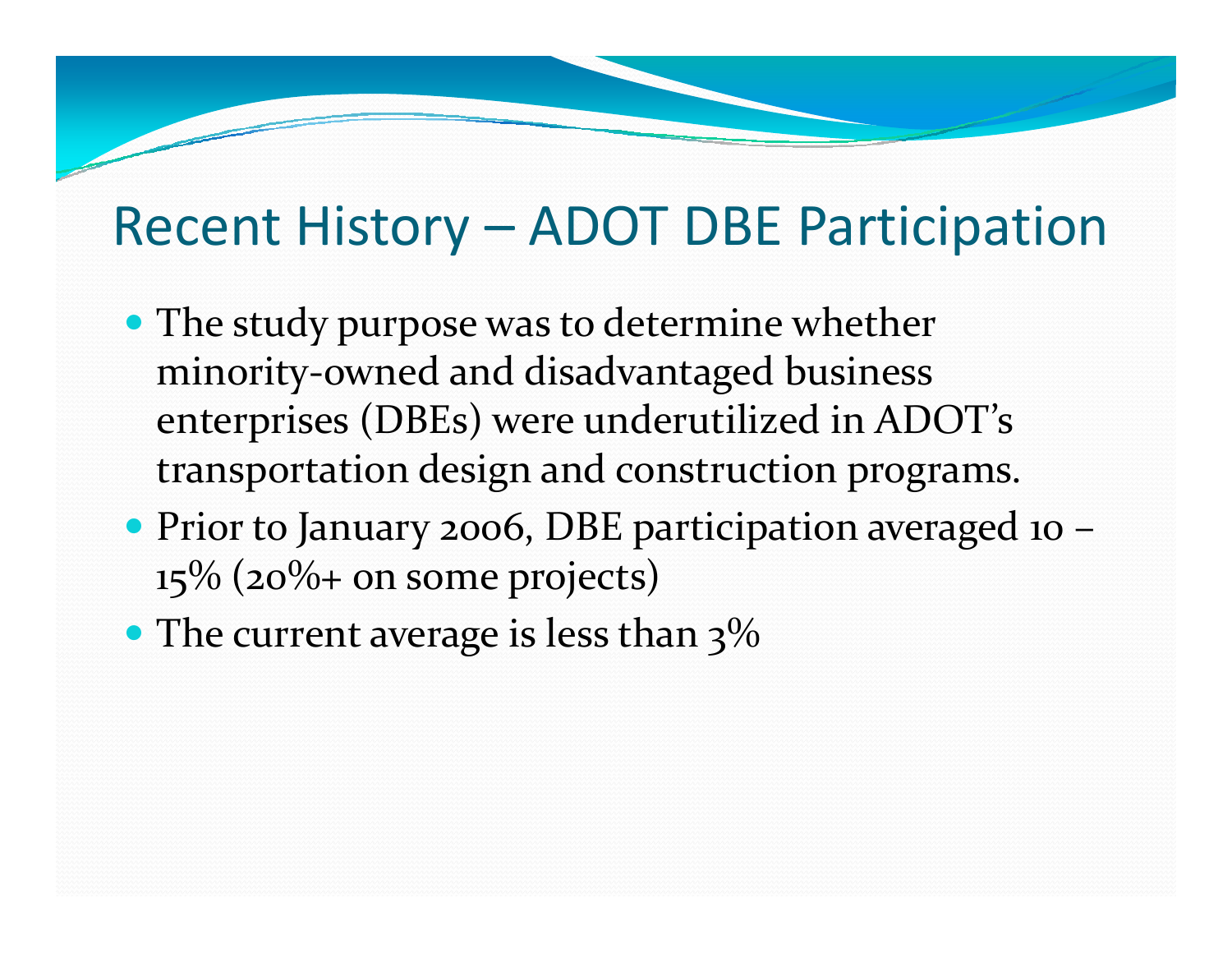# ADOT Disparity Study Status

- Findings resulted in recommendation for an annual goal of 8% DBE Participation
	- $4.9\%$  Race and Gender-Neutral
	- 3.1% Race and Gender-Conscious
	- For construction projects all protected classes were included excep<sup>t</sup> Native American owned and women owned companies
	- For design projects all protected classes were included
	- The complete Study can be found on the ADOT Web site at <u>www.azdot.gov</u>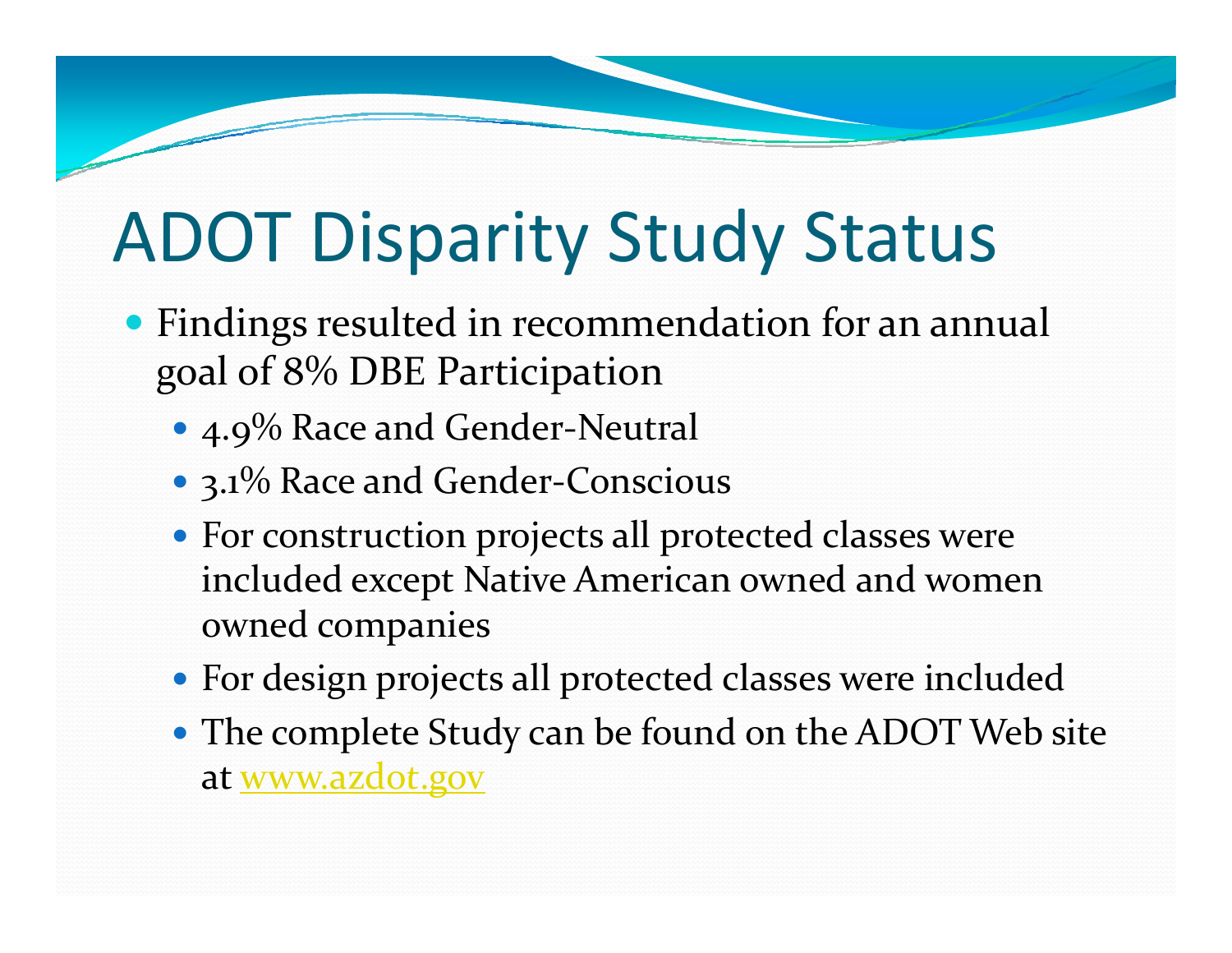# ADOT

- Competing on <sup>a</sup> national level for funding; use the DBE program to demonstrate that Arizona understands and the Administration's priorities.
- Use the geographic preference of the DBE requirements to drive economic development in Arizona's small business rive economic development in Arizona's small business community
- DBE Inclusion is <sup>a</sup> requirement not an option; just like Buy America or Davis Bacon
- \$1 rule = \$1 of federal funding and DBE opportunity must<br>be assessed be assessed

# *If we have no choice, why not leverage DBE activity to benefit our organization and community?*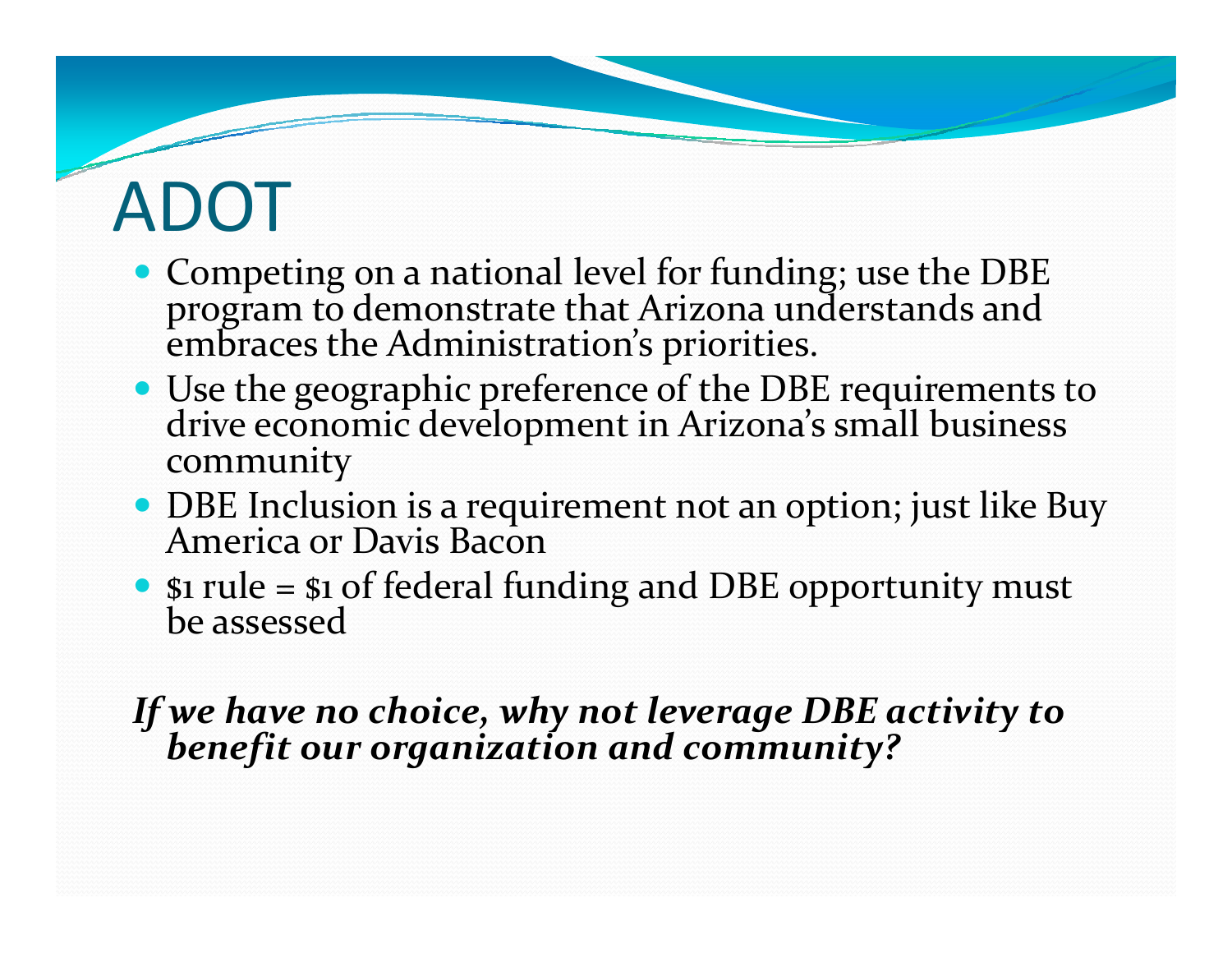### DBEs

- Are DBEs <sup>a</sup> big par<sup>t</sup> of the small business impact?
- Over 60% of Arizona businesses are women and minority owned
- Currently less than 1% of all potentially elligible businesses are DBE certified
- Nationally nearly 16 million people are self-employed; 22% are minority and 33% are women

*Leveling the playing field isn't the "right" thing to do, it's the smart thing to do.*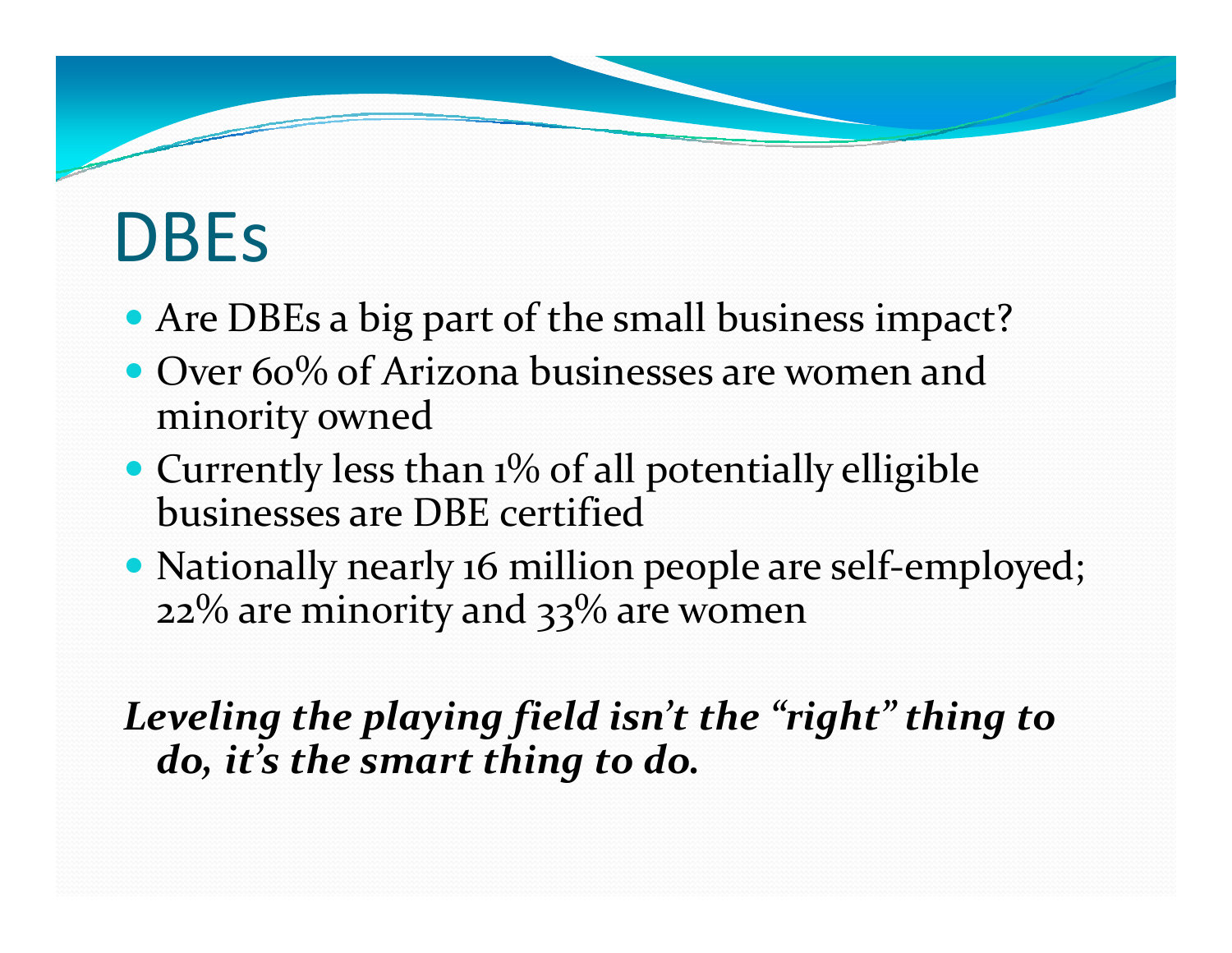# DBEs

- Certified firms need to bid on projects
	- Goals are set based on the level of ready, willing, and able companies per sub-contracting opportunity
- Certified firms need to take advantage of the resources available to them
	- ADOT has a \$500,000 budget for this fiscal year alone for DBE supportive services
- Firms that are not certified need to research the advantages:
	- Technical managemen<sup>t</sup> and business development assistance
	- Small business loans
	- Greater visibility among primes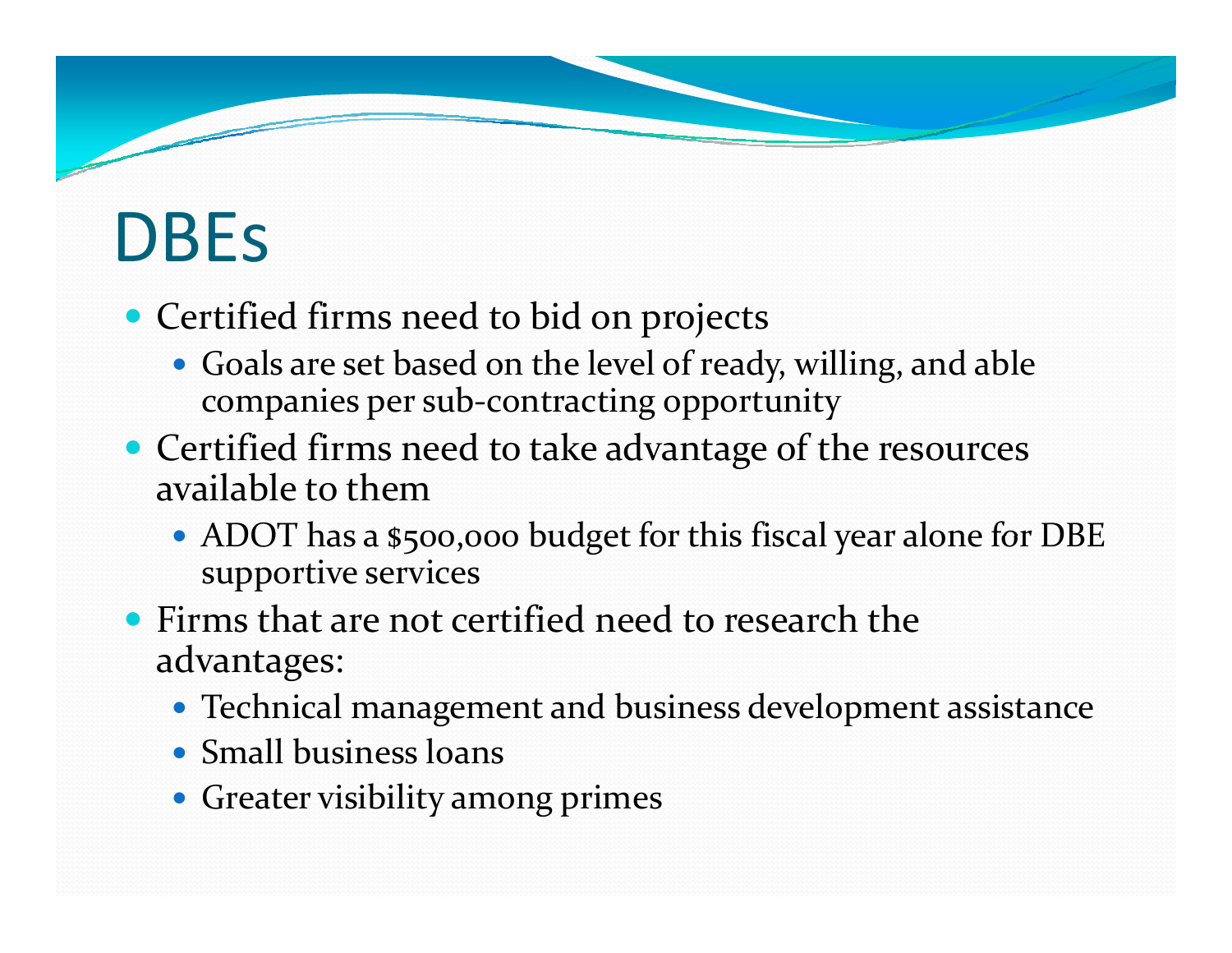# Federal Contractors

- The ADOT Disparity Study is currently under review by the US DOT.
- Upon approval, ADOT will begin setting DBE participation goals again.
- Because of the lack of participation, ADOT has made clear that it will be setting aggressive goals to compensate.
- Federal contractors, for both design and construction will have to meet these goals.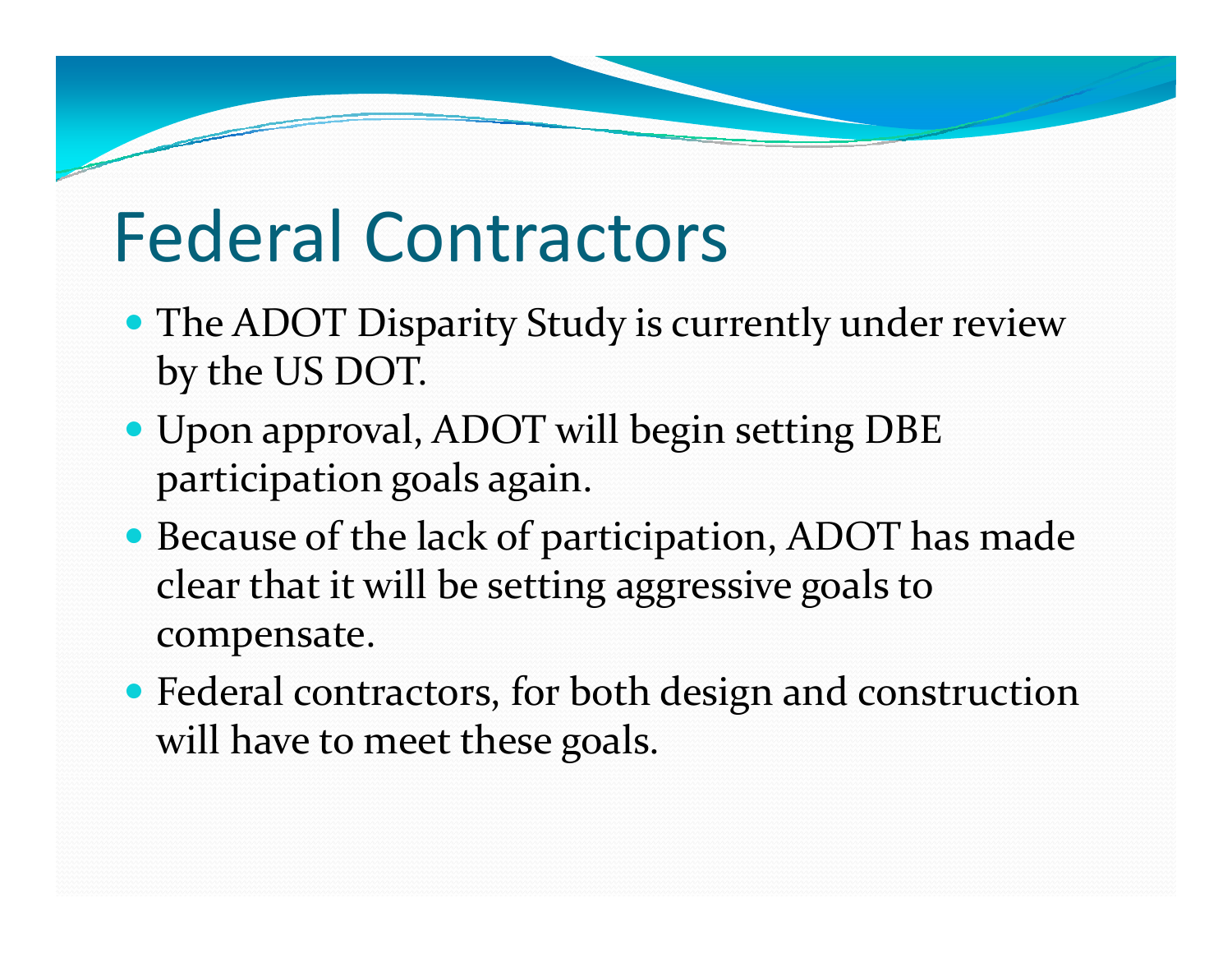### Federal Contractors

- 0 Compliance can be <sup>a</sup> Hardship or <sup>a</sup> Partnership; It's Your Choice
- 0 Make real good faith efforts – i.e. don't send marketing staff to outreach/networking events, send Estimators and Project Managers
- 0 Honor commitments made at time of bid
- 0 ● COMMUNICATE – COMMUNICATE - COMMUNICATE
- O More Grants Received <sup>=</sup> More Contracting Opportunities for YOU
- 0 Recognize the national aspirational goal of 10% and set internal goals regardless of requirements
- 0 • The FHWA prefers race/gender neutral participation; foster an environment of small business inclusion business inclusion
- 0  $\bullet$  Like any other area of regulatory compliance, the more fully the intent of the program is embraced the more favorable public owners appear
- 0 The more favorable <sup>a</sup> public owner appears, the more competitive they can be at the national level
- 0 • Without your cooperation, public owners can not have successful programs.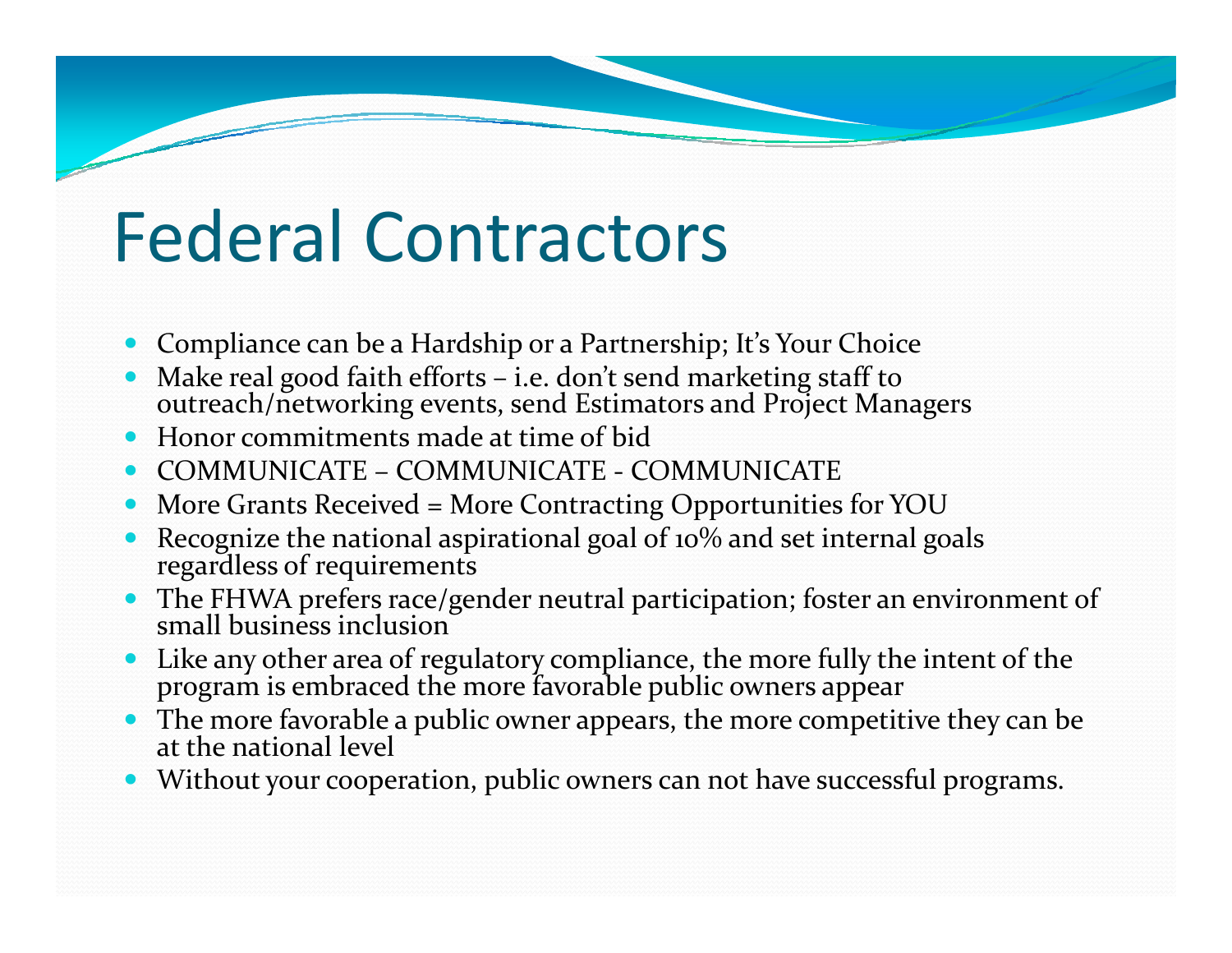# Conclusion

- The health of the small business community is vital to the economic recovery of our state.
- A way to suppor<sup>t</sup> that par<sup>t</sup> of our community is to take advantage of the DBE requirements.
- ADOT has to compete for funds.
- DBE's need to make their presence known and take advantage of resources.
- Federal Contractors need to be partners .